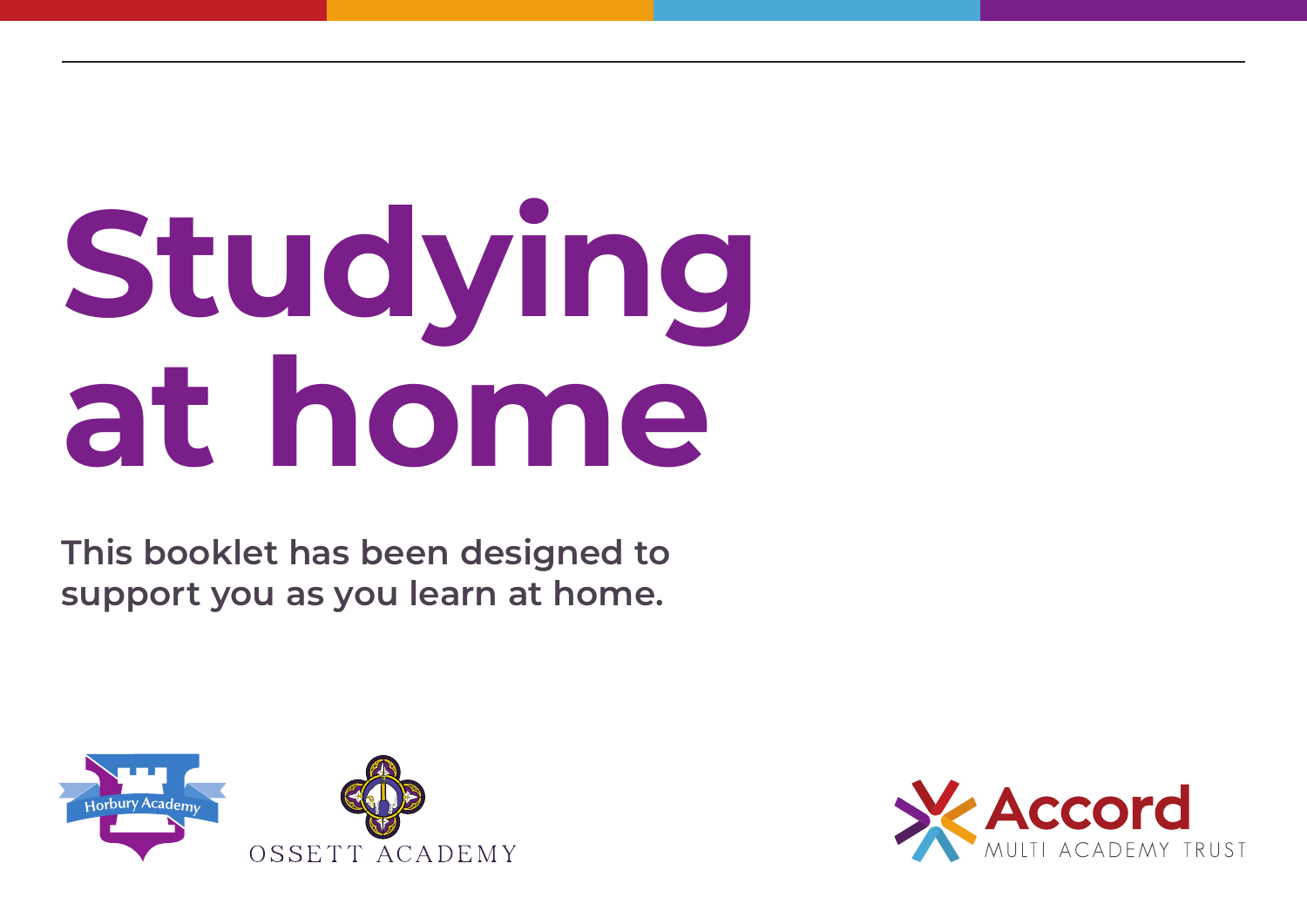# **Keeping motivated**







Set yourself goals each day. Work towards completing a task. Ask those around you to get

involved in your learning.



Keep in touch with others who are in the same situation.



Researchers have found that a minimum of at least 20 minutes a day of any physical activity can create a positive mental attitude.

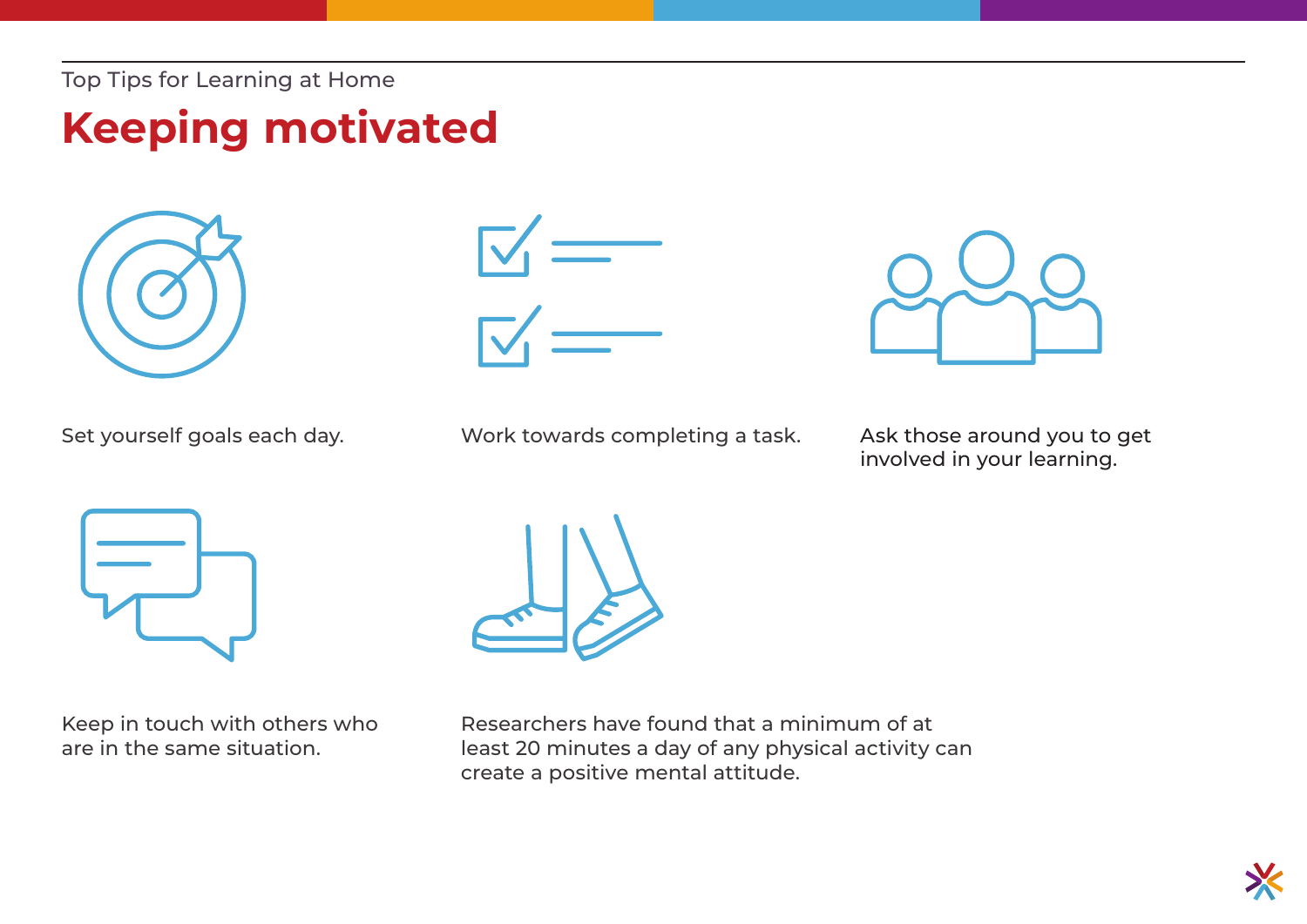**Staying focused**



For every 50 to 60 minutes of study time, plan a 10 to 15-minute break.



When taking a break, get a healthy snack for an energy boost, be active and take a short walk, or listen to music.



Schedule time for additional learning when you are at your most focused and alert. For example, you might find that you retain more information during the morning.

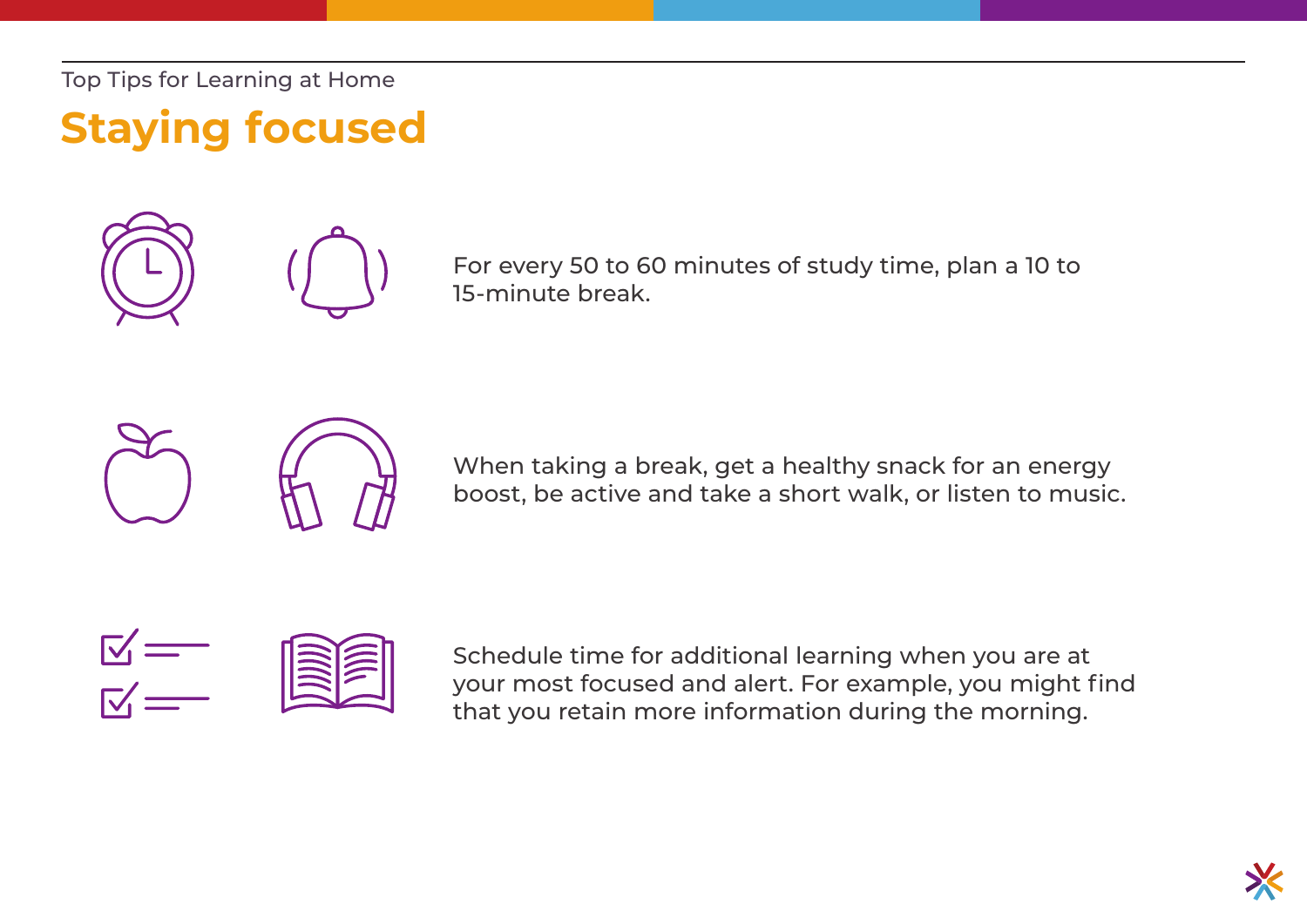# **Rewarding yourself**



Having a cup of tea or coffee.











Chatting to friends online during your breaks.



Reading a chapter from your favourite book.



## **Flora - Focus Habit Tracker**

It's important to take breaks and reward yourself for your hard work. There are also apps that help you put your phone down and reward you for remaining focused.

**[Download](https://apple.co/398951S)**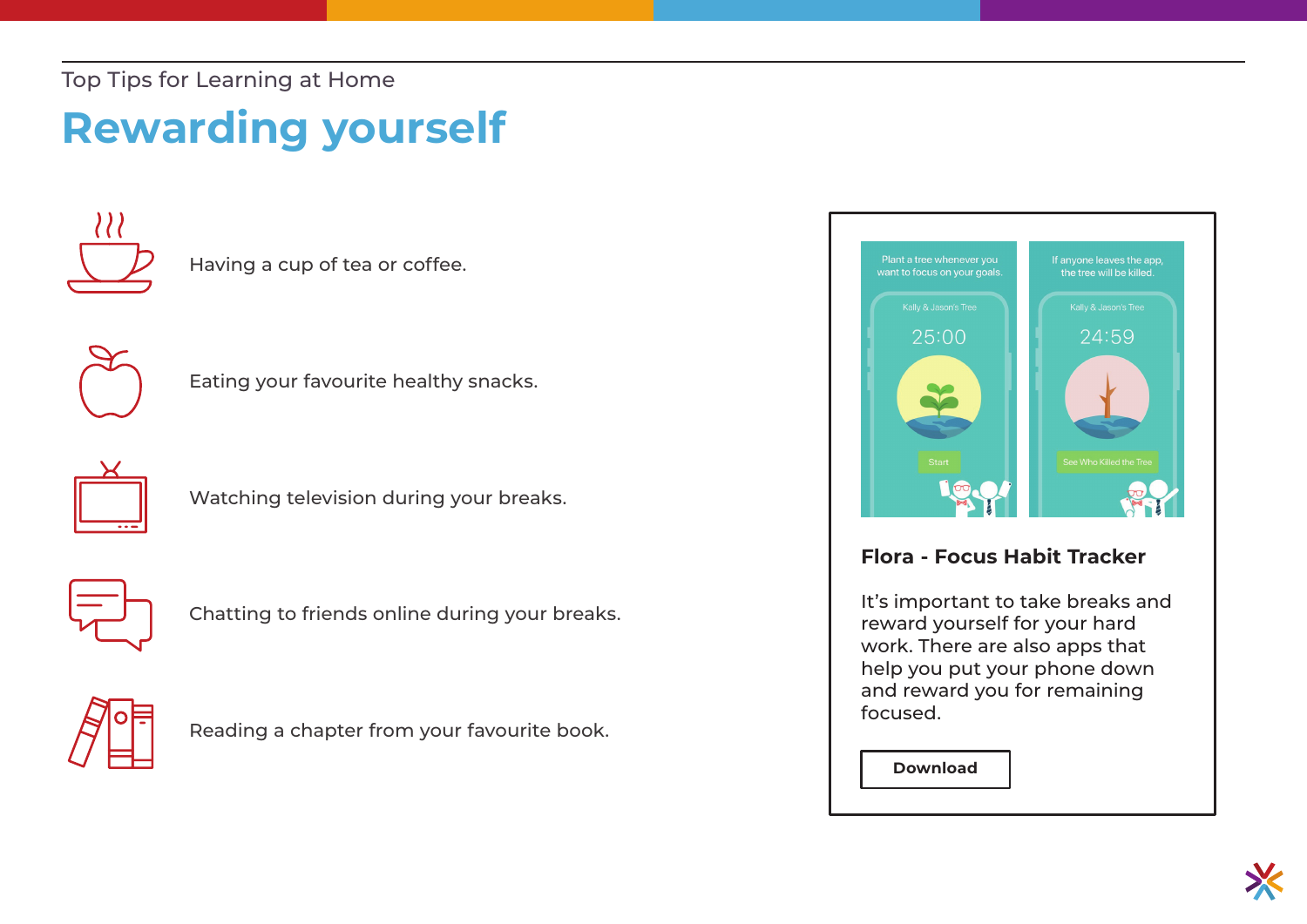# **Planning your time**



Think about your learning style – do you prefer to work in short bursts or over longer periods?



Plan how much time you need for the work set in each subject.



Evaluate your plan every few days – is it still working and keeping you busy?

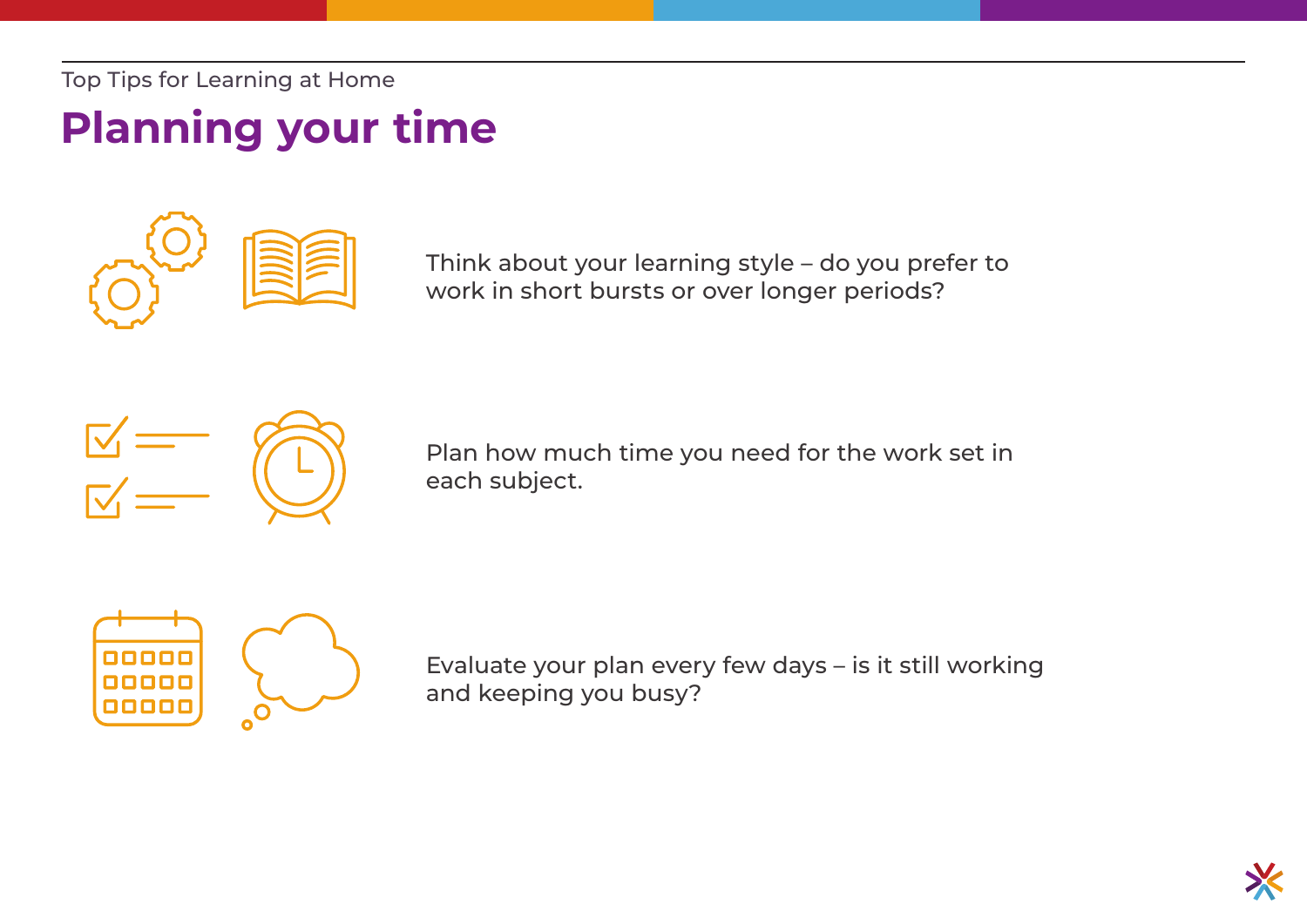# **Setting realistic expectations**



Learning at home is very different to being at school, accepting that there are more distractions is important. Managing these distractions and keeping them to a minimum needs to be part of your daily planning.



Studying on your own, for long periods of time, can become tedious – make sure that you are having regular breaks.



Learning at home, to this extent, isn't something you've ever had to do before, so be kind to yourself and allow time to get used to the new learning routine.

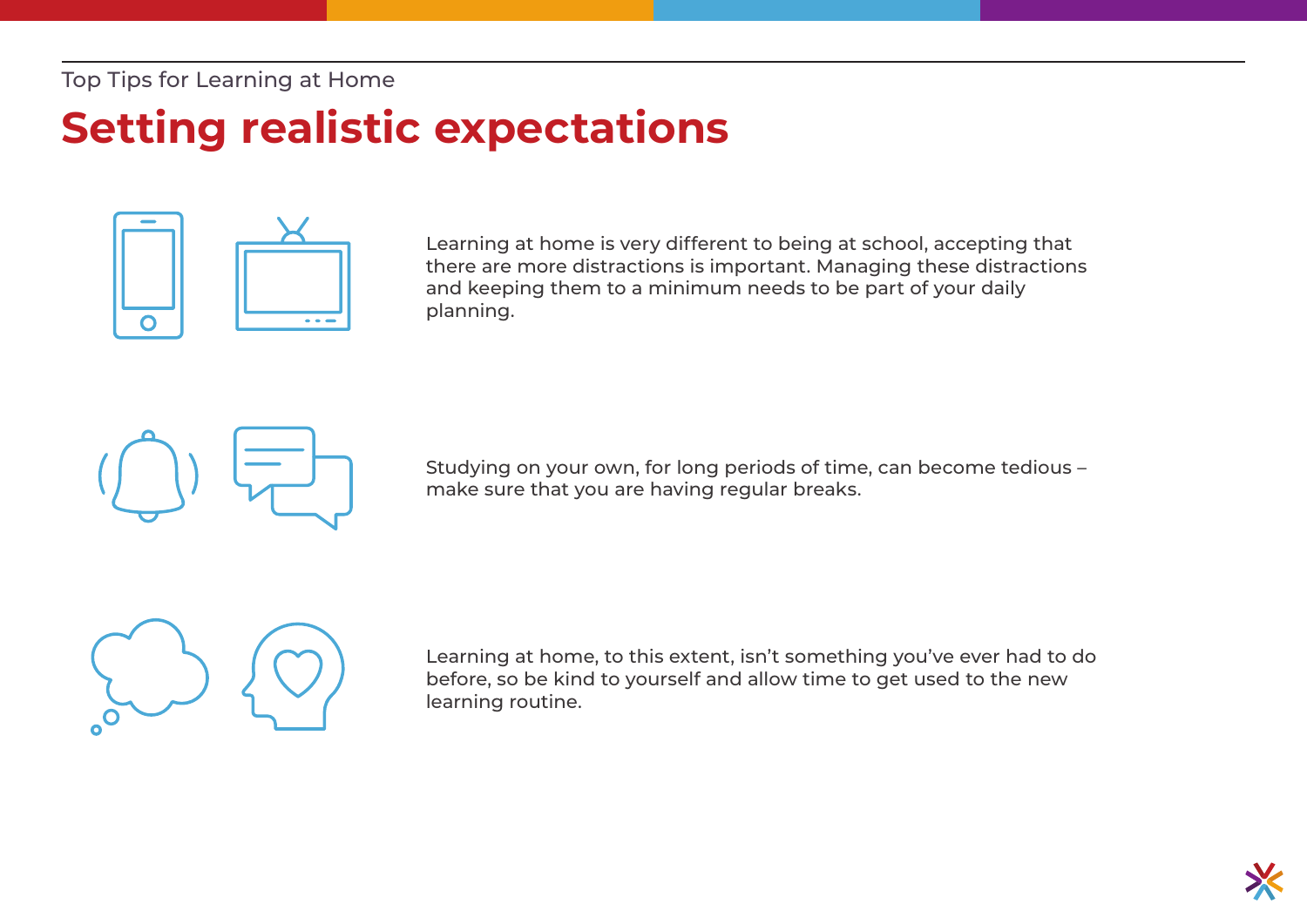# **Creating the perfect working environment**



Get started early – pretend you are going to school (try not to stay in your pjs!).



Take regular breaks!



Follow a structured day (see diary planner).



Have a quiet space with few distractions.



Choose a workspace that is comfortable.



Try to work in a cool, bright space.



Limit your social media time (use it as a reward!).



Aim to sit at a desk in a comfortable chair.

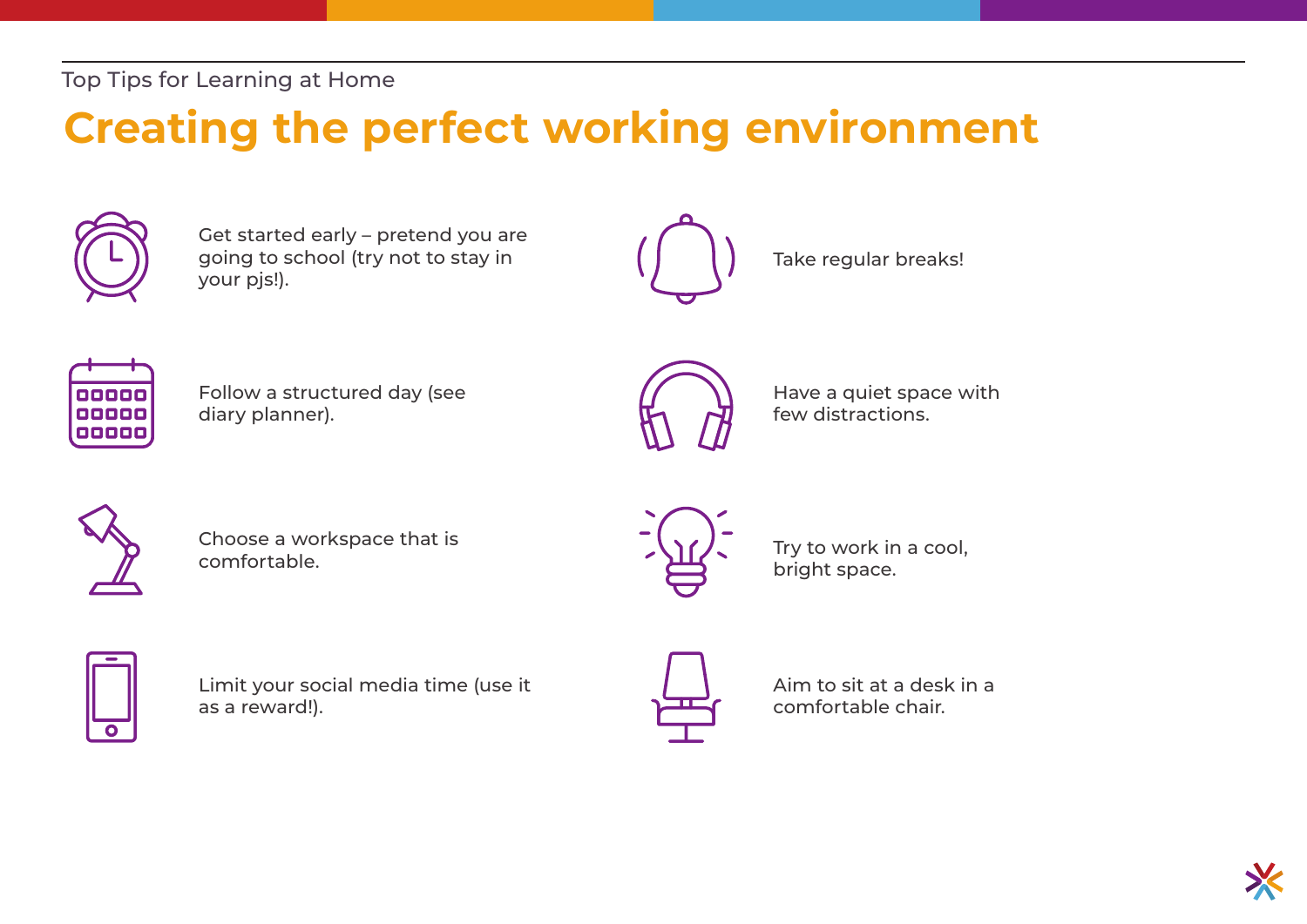# **My Weekly Planner**

We've put some examples in, but feel free to add in your own!

|                      | <b>Monday</b>                                                     | <b>Tuesday</b>                                                      | <b>Wednesday</b>                                            | <b>Thursday</b>                                                               | <b>Friday</b>                                                                 | <b>Saturday</b>           | <b>Sunday</b>            |
|----------------------|-------------------------------------------------------------------|---------------------------------------------------------------------|-------------------------------------------------------------|-------------------------------------------------------------------------------|-------------------------------------------------------------------------------|---------------------------|--------------------------|
|                      | Maths focus:<br>Complete set<br>tasks/carry out an<br>online quiz | English focus:<br>complete set<br>tasks/carry out an<br>online quiz | Creative day:<br>Work on an art<br>project / design<br>idea | Subject selection:<br>Complete set tasks<br>or quizzes for<br>another subject | Subject selection:<br>Complete set tasks<br>or quizzes for<br>another subject | Spend time with<br>family | Go for a hike or<br>walk |
|                      |                                                                   |                                                                     |                                                             |                                                                               |                                                                               | Watch a film              | Do some yoga             |
|                      |                                                                   |                                                                     |                                                             |                                                                               |                                                                               | Read a book               | Bake a cake              |
| <b>Home Learning</b> |                                                                   |                                                                     |                                                             |                                                                               |                                                                               | Sleep and relax           | Sleep and relax          |
|                      |                                                                   |                                                                     |                                                             |                                                                               |                                                                               |                           |                          |
|                      |                                                                   |                                                                     |                                                             |                                                                               |                                                                               |                           |                          |
|                      |                                                                   |                                                                     |                                                             |                                                                               |                                                                               |                           |                          |
|                      |                                                                   |                                                                     |                                                             |                                                                               |                                                                               |                           |                          |
|                      | Going outside for a                                               | Watching an                                                         | Read a chapter                                              | Do some general                                                               | Go outside for a                                                              |                           |                          |
|                      | walk or run                                                       | episode from a<br>series                                            | from your favourite<br>book                                 | tidying - maybe<br>your room!                                                 | walk or run                                                                   |                           |                          |
|                      |                                                                   |                                                                     |                                                             |                                                                               |                                                                               |                           |                          |
|                      |                                                                   |                                                                     |                                                             |                                                                               |                                                                               |                           |                          |
| Activities           |                                                                   |                                                                     |                                                             |                                                                               |                                                                               |                           |                          |
|                      |                                                                   |                                                                     |                                                             |                                                                               |                                                                               |                           |                          |
|                      |                                                                   |                                                                     |                                                             |                                                                               |                                                                               |                           |                          |
|                      |                                                                   |                                                                     |                                                             |                                                                               |                                                                               |                           |                          |
|                      |                                                                   |                                                                     |                                                             |                                                                               |                                                                               |                           |                          |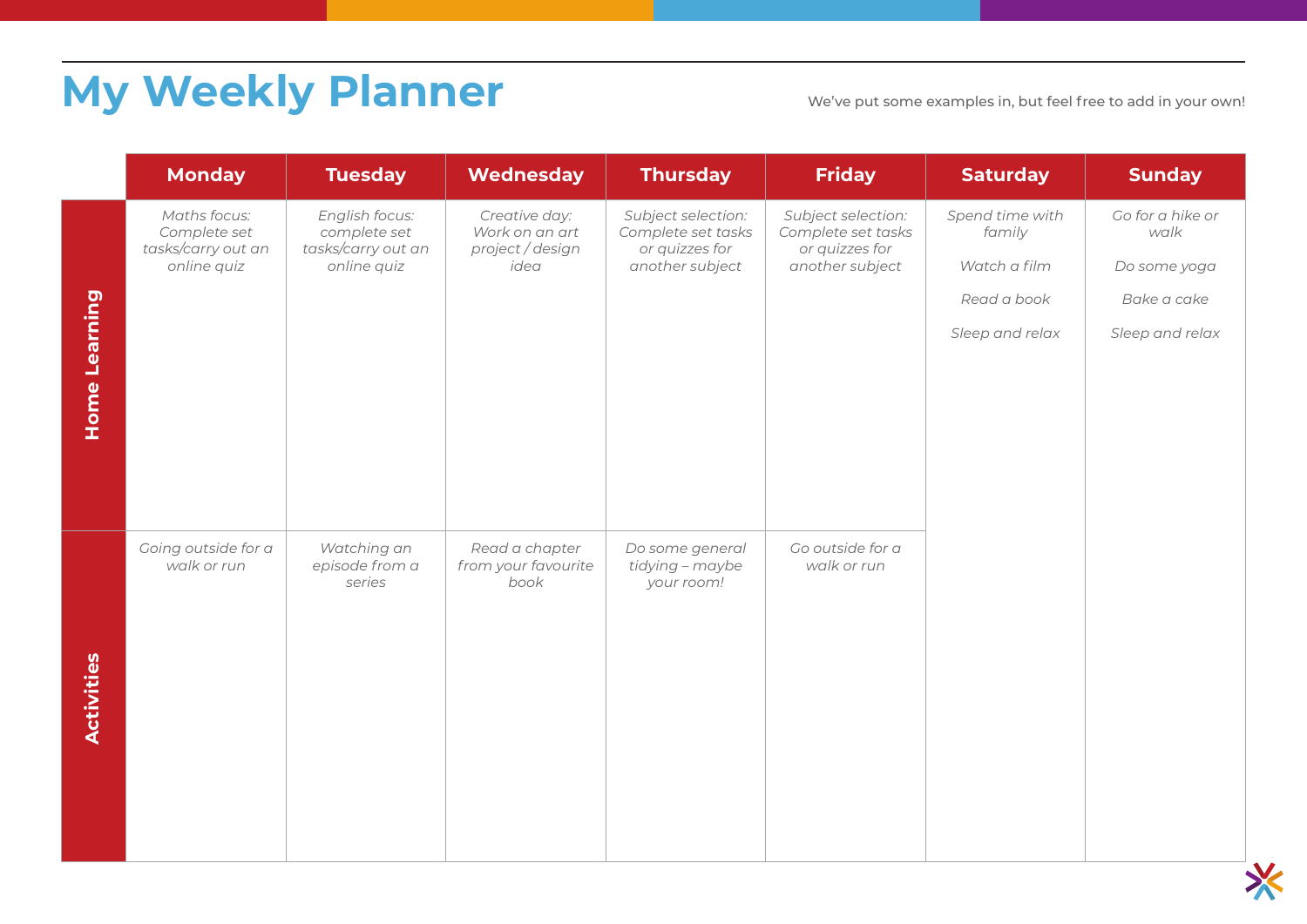# **If you are practising knowledge recall, here are some top tips:**



## **Reward yourself**

In between sessions, eat your favourite (healthy) snack and watch a bit of TV.



**Don't go it alone**

## **Eat, sleep & exercise well**

For your mind and body to perform at their best, you need to take care of yourself. Make sure that you get enough sleep, eat and drink well, and get regular exercise.



## **Time away from learning**

Make a hot drink, but don't take it back to your desk with you. Drink it away from your workspace and try to relax.



## **Remember to pause**

Go for a walk, or just sit outside for some fresh air.

Have a chat with someone that is also practising knowledge recall – you can give each other support and study ideas.



## **Believe in yourself**

When we're faced with new challenges, we often forget about how far we've come and how much we've already learned. Try to replace worries with positive and proud thoughts.

## **Feeling anxious or worried?**

Speak to someone about it. There's plenty of advice out there about how to manage anxiety and exam stress. You could try visiting these websites:

**[BBC Learning –](https://www.bbc.co.uk/programmes/articles/1fNYdl1kgwQmNvvw74LGT8S/the-mind-set)  The Mind Set**

**[Youngminds](https://youngminds.org.uk/)**

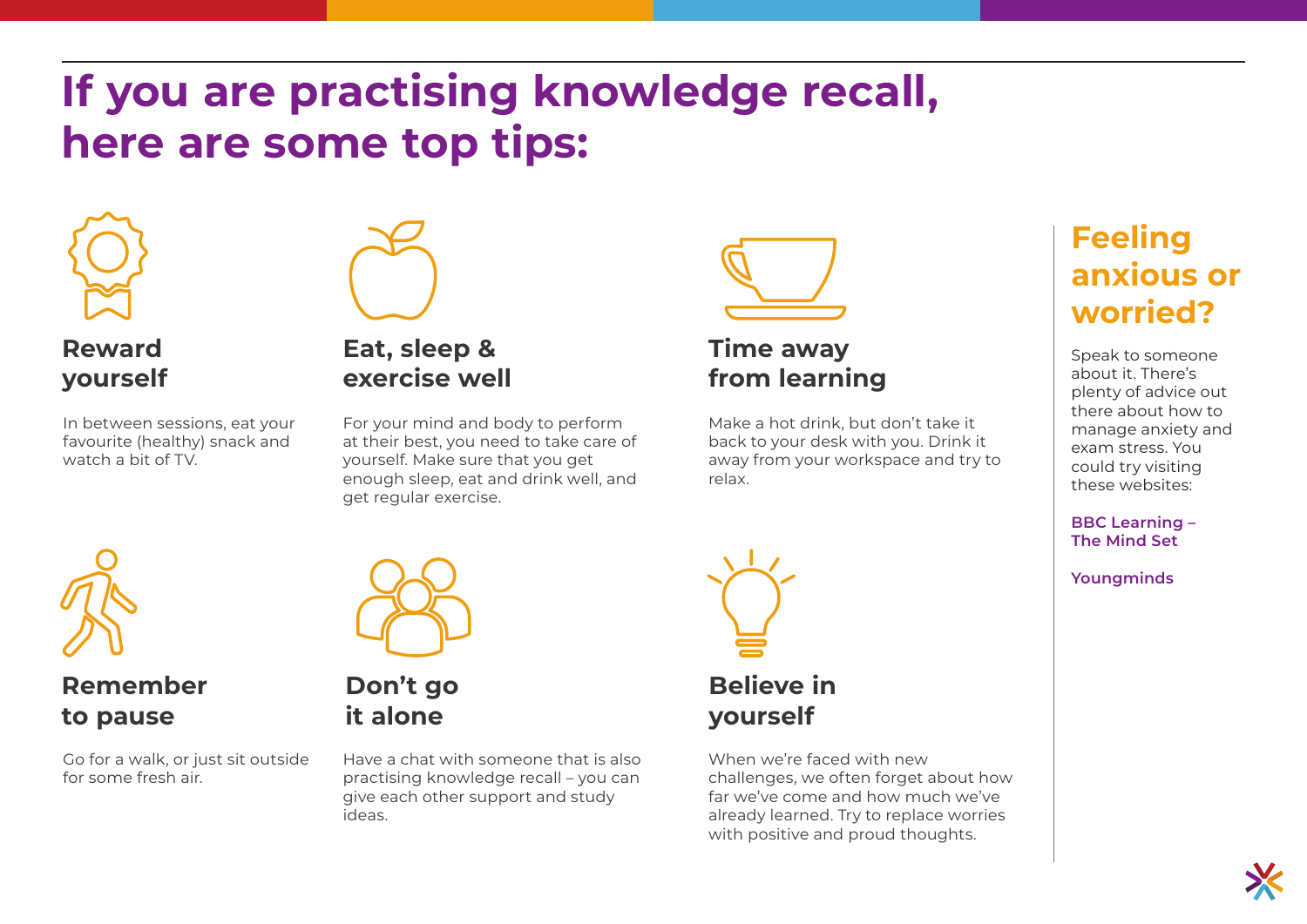# **Setting up your learning area**



## **Natural lighting**

Try putting your desk in front of a window – natural light helps constrict your pupils which helps the reading ability of your eyes.



## **Clear study space**

If your workspace is messy, this can have a negative impact on your work and motivation. Having a cluttered desk or table can slow you down and make you feel overwhelmed.

## **Sitting to study**

Sitting to study – sitting for too long or using an uncomfortable chair can sometimes lead to health problems. It's important to find a chair that you feel comfortable in and doesn't make you slouch or have to reach too high to the desk or table.

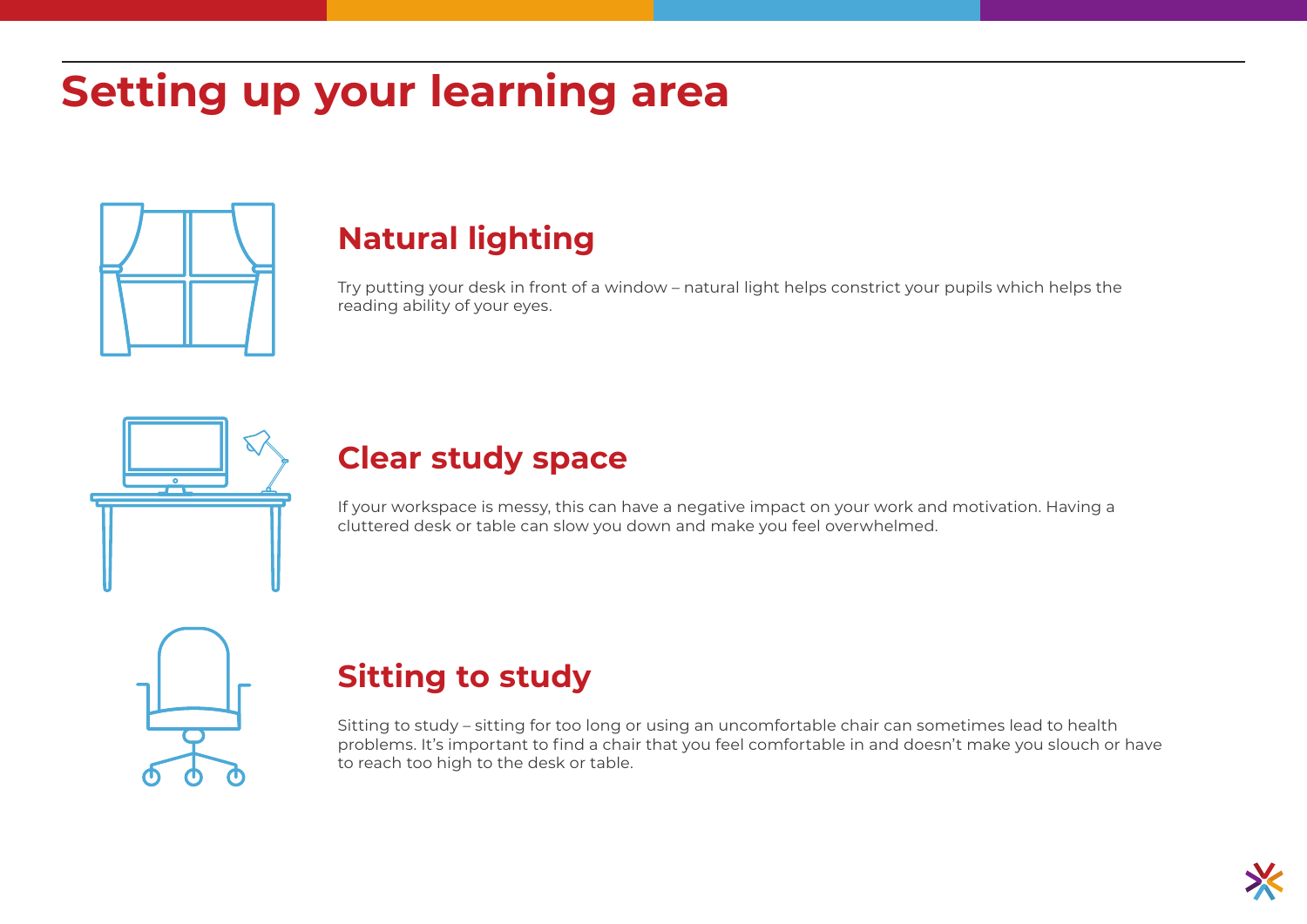# **Looking after your mental health**

# **Foods to boost your brain**

**Talk about your feelings** – this isn't a sign of weakness, it's part of staying healthy.

**Keep active** – regular exercise can help you concentrate, sleep and feel better.

**Keep in touch** – try not to isolate yourself, catch up with friends on the phone or spend time with your family.

**Ask for help** – we all sometimes get tired or feel overwhelmed. If things are getting too much for you, ask for help.

**Take a break** – a change of scene is good for your mental health. It could be as simple as a five-minute walk around the garden!

**Eat well** – your brain needs lots of different vitamins and minerals to stay healthy and function well.

Many foods can help keep your brain healthy. Some foods, such as fruits and vegetables, as well as tea and coffee, have antioxidants that help protect your brain from damage. Others, such as nuts and eggs, contain nutrients that support memory and brain development.

- Fruits and berries Apples are high in fibre and vitamin C. They make the perfect snack if you are hungry between meals.
- Strawberries are highly nutritious and low in both carbs and calories.
- Nuts and seeds Almonds are loaded with vitamin E, antioxidants and fibre.
- Vegetables Carrots are full of fibre and vitamin K and make a quick, preparation-free snack.
- Broccoli contains a decent amount of protein compared to other vegetables.
- Potatoes are loaded with potassium and contain a little bit of almost every nutrient you need, including vitamin C.

# **Online Support**

To help support you and your mental health, Headspace is offering free meditations for sleep and movement exercises to help support a positive mood.

## **[www.headspace.com/covid-19](https://www.headspace.com/covid-19)**

There are simple things that you can do to look after your mental health. The 'Every Mind Matters' campaign gives you free advice, tips and plans to follow.

**[www.nhs.uk/oneyou/every-mind-matters](https://www.nhs.uk/oneyou/every-mind-matters/)**

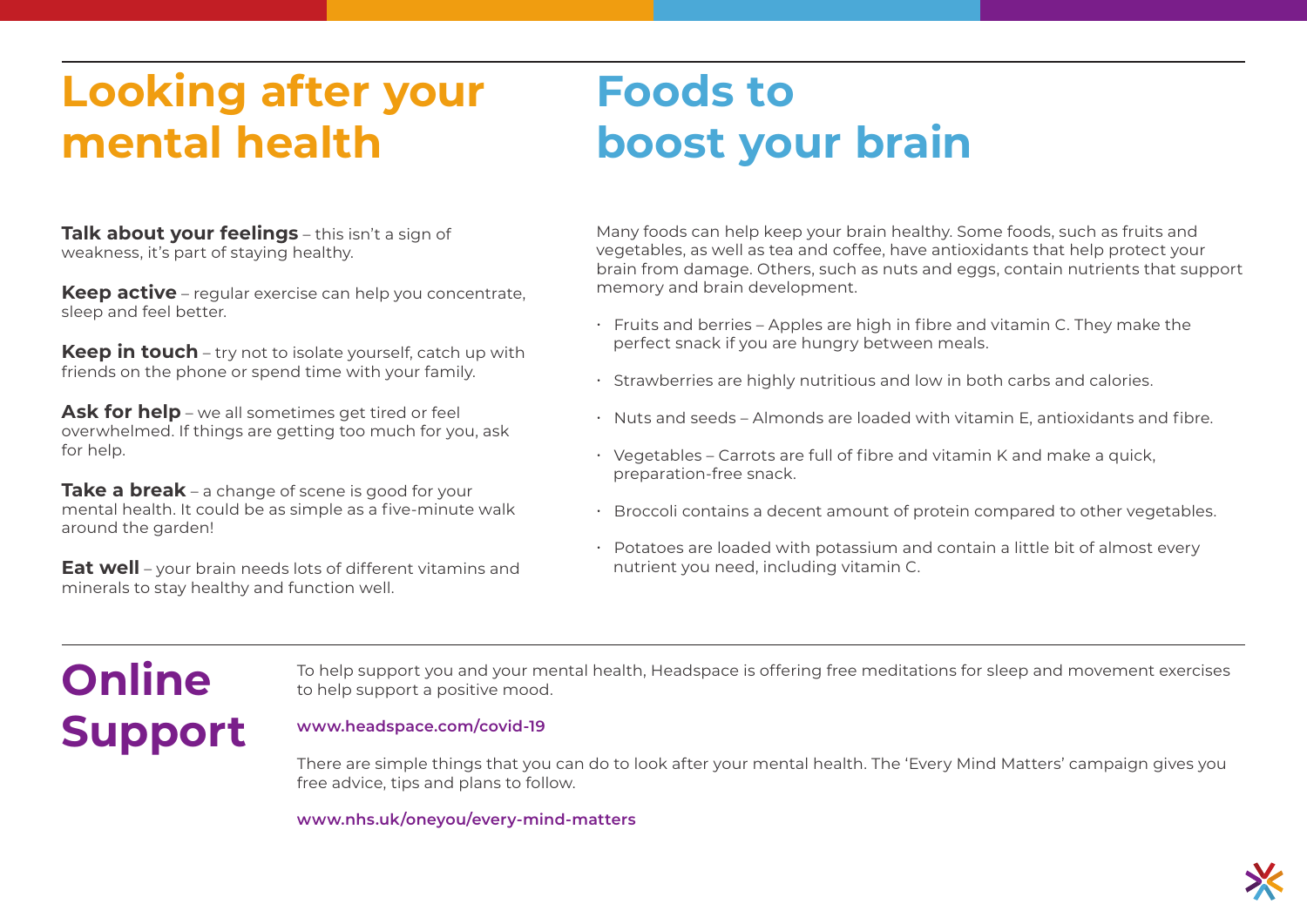# **Useful links**

A variety of maths challenges and activities set by teachers and available for download.

#### **[www.hegartymaths.com](https://hegartymaths.com/)**

Activities, quizzes and tests for all subjects (worksheets also available for download).

#### **[www.senecalearning.com](https://www.senecalearning.com/)**

Short videos, clips and activities to test knowledge in a variety of subjects.

**[www.bbc.co.uk/bitesize](https://www.bbc.co.uk/bitesize)**

Thousands of interactive quizzes to take part in, testing knowledge in a wide range of topics and subjects.

**[www.kahoot.com](https://kahoot.com/)**



**BBC Bitesize** 



# **Interesting documentaries to keep you busy...**

**Journey to the Edge of the Universe – YouTube** 

**Planet Earth / Planet Earth 2 – Netflix / BBC iPlayer**

**Blue Planet – Netflix / BBC iPlayer** 

**World War 2 in Colour (2009) – Netflix**

**Natural World (various episodes) – BBC iPlayer** 

**Civilisations – BBC iPlayer**

**Digging for Britain – BBC iPlayer**

**The Secret Life of Books – BBC iPlayer** 

**Earth from Space – BBC iPlayer**

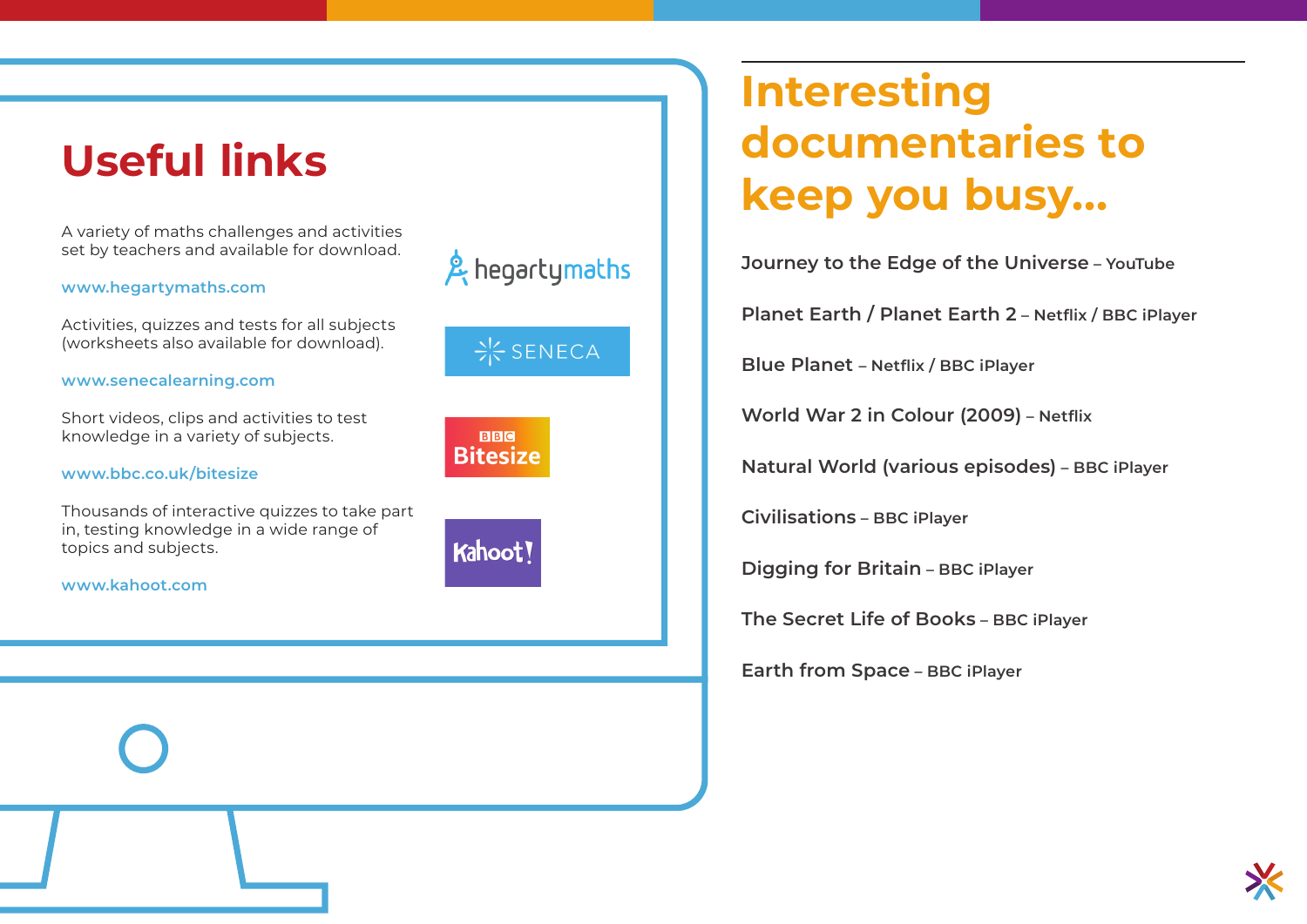# **Usefu l links**

A variety of maths challenges and activities set by teachers and available for download.

#### **[www.hegartymaths.com](https://hegartymaths.com/)**

Activities, quizzes and tests for all subjects (worksheets also available for download).

#### **[www.senecalearning.com](https://www.senecalearning.com/)**

Short videos, clips and activities to test knowledge in a variety of subjects.

**[www.bbc.co.uk/bitesize](https://www.bbc.co.uk/bitesize)**

Thousands of interactive quizzes to take part in, testing knowledge in a wide range of topics and subjects.

**[www.kahoot.com](https://kahoot.com/)**

Sh o w M y H omework

**Accessed from you r academies website**



 $\frac{1}{2}$  SENECA

**BBC Bitesize** 





# **Interesting documentaries to keep you busy...**

**Journey to the Edge of the Universe – YouTube** 

**Planet Earth / Planet Earth 2 – Netflix / BBC iPlayer**

**Blue Planet – Netflix / BBC iPlayer** 

**World War 2 in Colour (2009) – Netflix**

**Natural World (various episodes) – BBC iPlayer** 

**Civilisations – BBC iPlayer**

**Digging for Britain – BBC iPlayer**

**The Secret Life of Books – BBC iPlayer** 

**Earth from Space – BBC iPlayer**

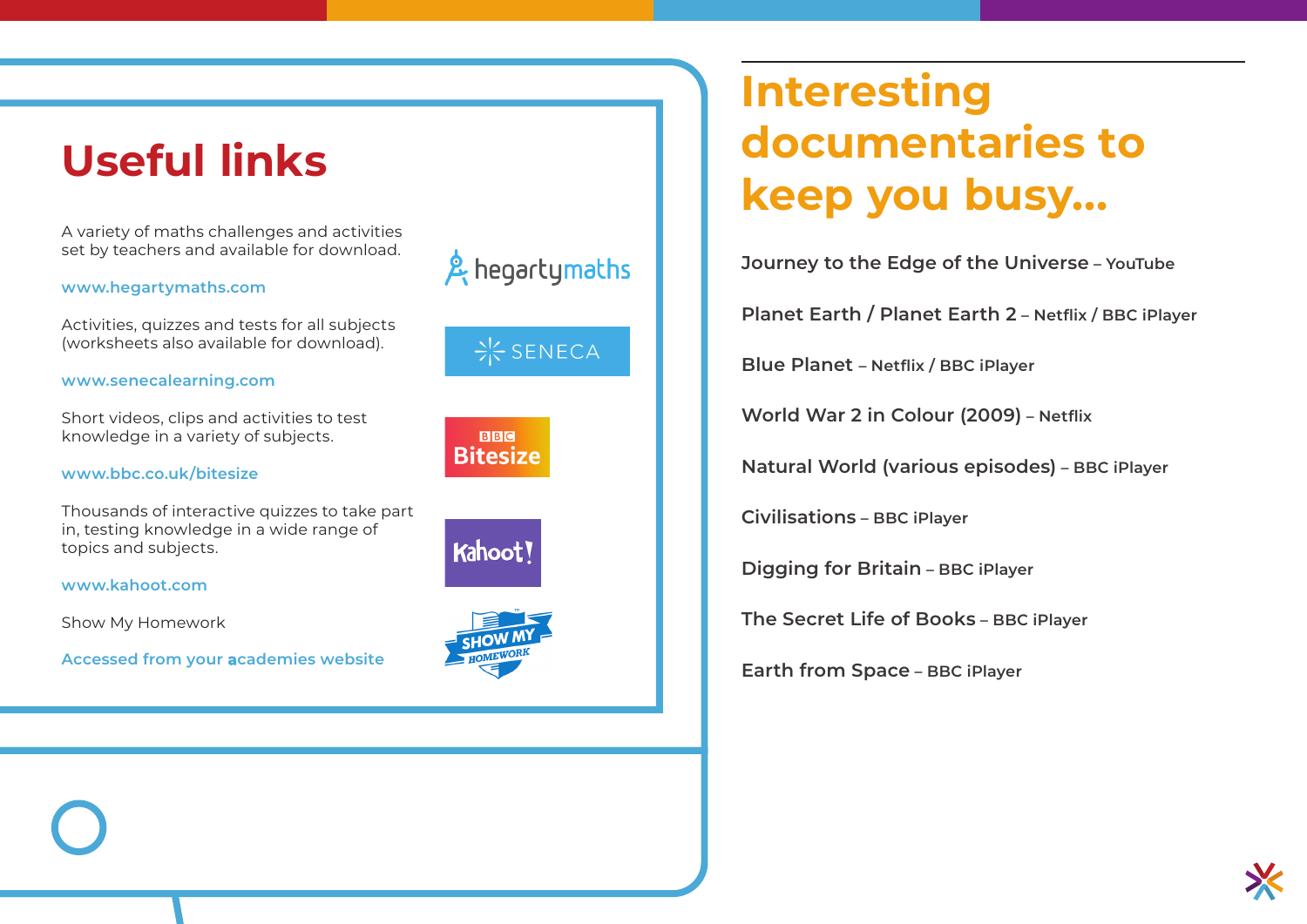# **Advice for parents**

- Regardless of your child's age, it is important to have a schedule for them during their additional time at home. Educators recommend providing structure to each day by allocating time to different activities and sticking to this on a day-to-day basis.
- Home learning doesn't mean that you have to be the teacher. Use the things available to you, such as work sent by the school or the many online free resources.
- $\cdot$  Try to fit exercise into the daily routine. If outdoor activity isn't an option, there are many workouts or yoga classes for young people available on websites such as YouTube.
- Your child will still need to socialise with their friends and peers. If this is not something they can do face to face, then it is important to allow them time to chat to friends on things like Facetime for example. If you are concerned about their time spent online, the following organisations can provide useful advice.

## **CEOP**

**[www.ceop.police.uk/safety-centre](https://www.ceop.police.uk/safety-centre/)**

**The Children's Commissioner 'Digital 5 a Day' [www.childrenscommissioner.gov.uk/our-work/digital/5-a-day](https://www.childrenscommissioner.gov.uk/our-work/digital/5-a-day/)** 

**Net Aware NSPCC [www.net-aware.org.uk](https://www.net-aware.org.uk/)**

**NSPCC Online Safety Helpline 0808 800 5002**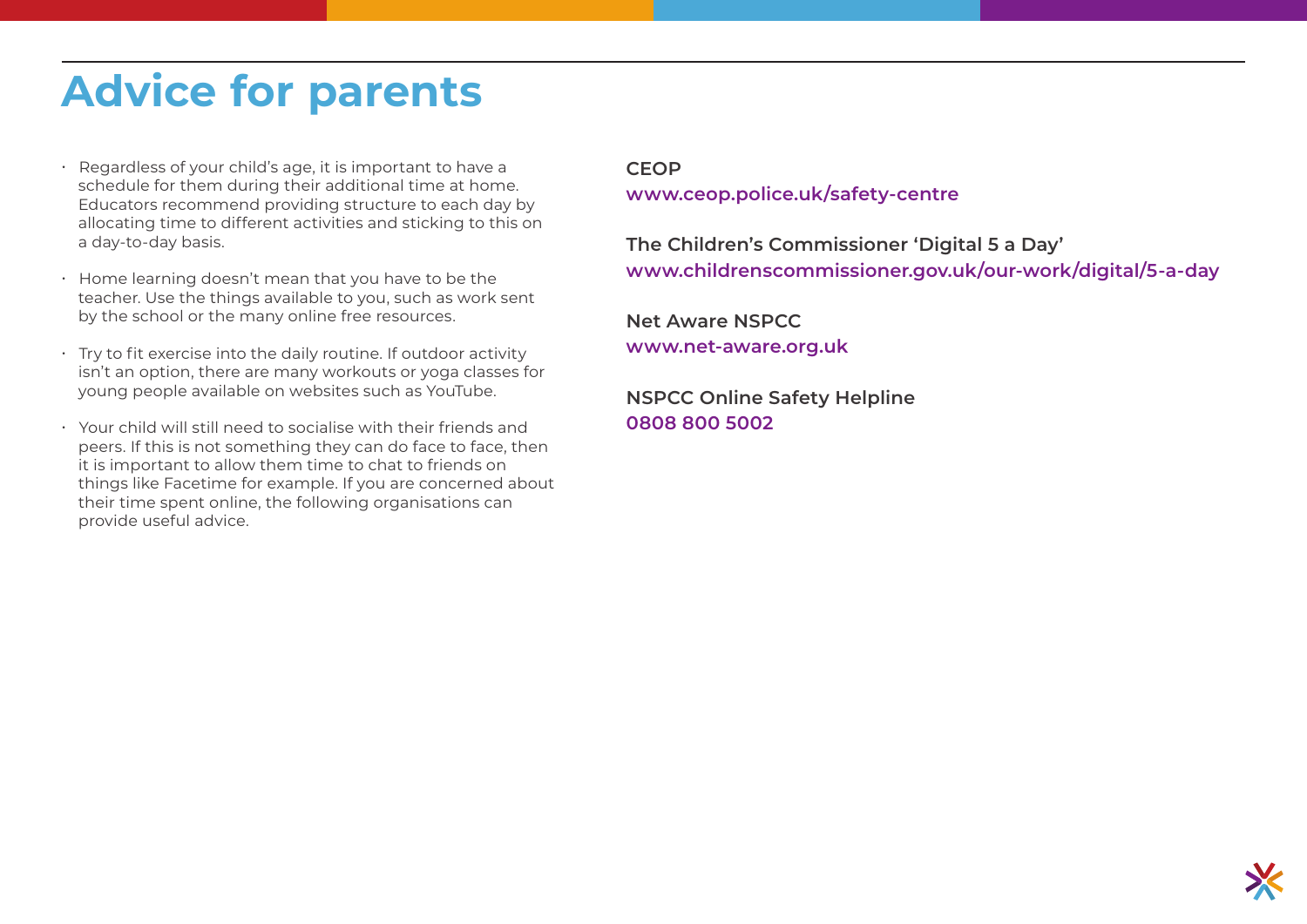# **My Weekly Planner**

|               | <b>Monday</b> | <b>Tuesday</b> | Wednesday | <b>Thursday</b> | Friday | <b>Saturday</b> | <b>Sunday</b> |
|---------------|---------------|----------------|-----------|-----------------|--------|-----------------|---------------|
| Home Learning |               |                |           |                 |        |                 |               |
| Activities    |               |                |           |                 |        |                 |               |